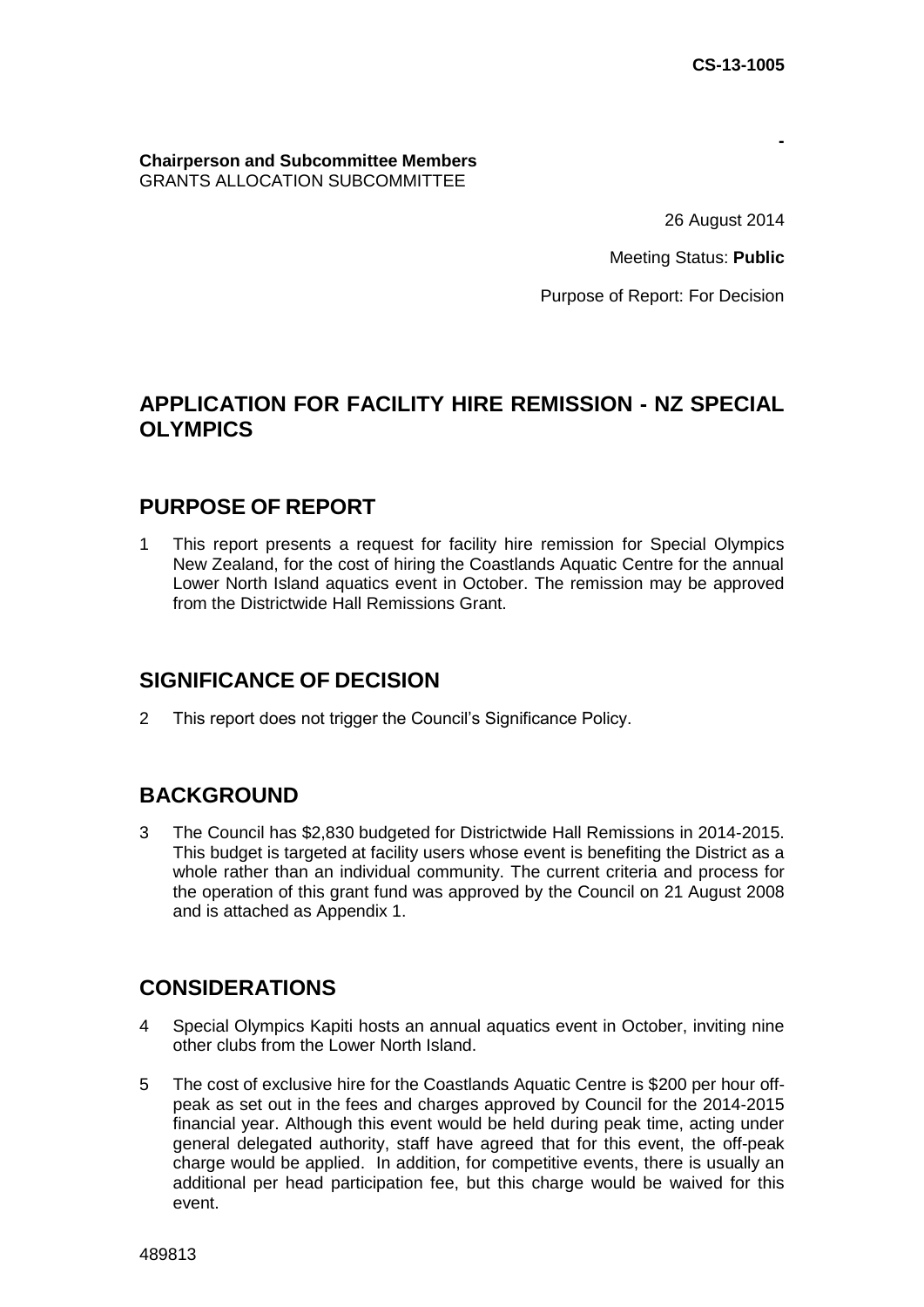- 6 The required time for the full event is five hours which would usually amount to a hire fee of \$1,000. Staff propose Special Olympics would only be charged for the four hours required for the actual competition itself, a total hire fee of \$800. This excludes the time required to set up and some leeway has been given to allow for the prize giving and for competitors to leave the facility before being reopened to the public.
- 7 The maximum grant under the current policy is \$1,000. Generally hall hire grants are covered by each of the Community Board grants as the halls are mainly being hired by local community organisations for local purposes. However, when facilities are being used by community organisations for a Districtwide purpose then grant applications are generally referred for consideration under the Districtwide Hall Remission grant.
- 8 This event complies with the criteria for Districtwide Hall Remission Grants being "a worthy cause".
- 9 If Special Olympics do not receive funding from the Hall Remission Grant, they will need to seek funding from another source. This may mean the event would not proceed.

### Financial Considerations

10 The Districtwide Hall Remissions budget is \$2,830. No grant has been made to date for the 2014-2015 financial year.

### Legal Considerations

11 There are no legal considerations relating to this report.

### **Delegation**

12 The Subcommittee may make this decision under part C.1 of the current Governance Structure:

"7 The Subcommittee will have the authority to assess all applications and allocate funds for the following grant programmes: …

7.3 Districtwide Hall hire Remissions This programme is to assist hall users whose event is benefiting the District as a whole rather than an individual community."

### **Consultation**

13 There are no consultation requirements.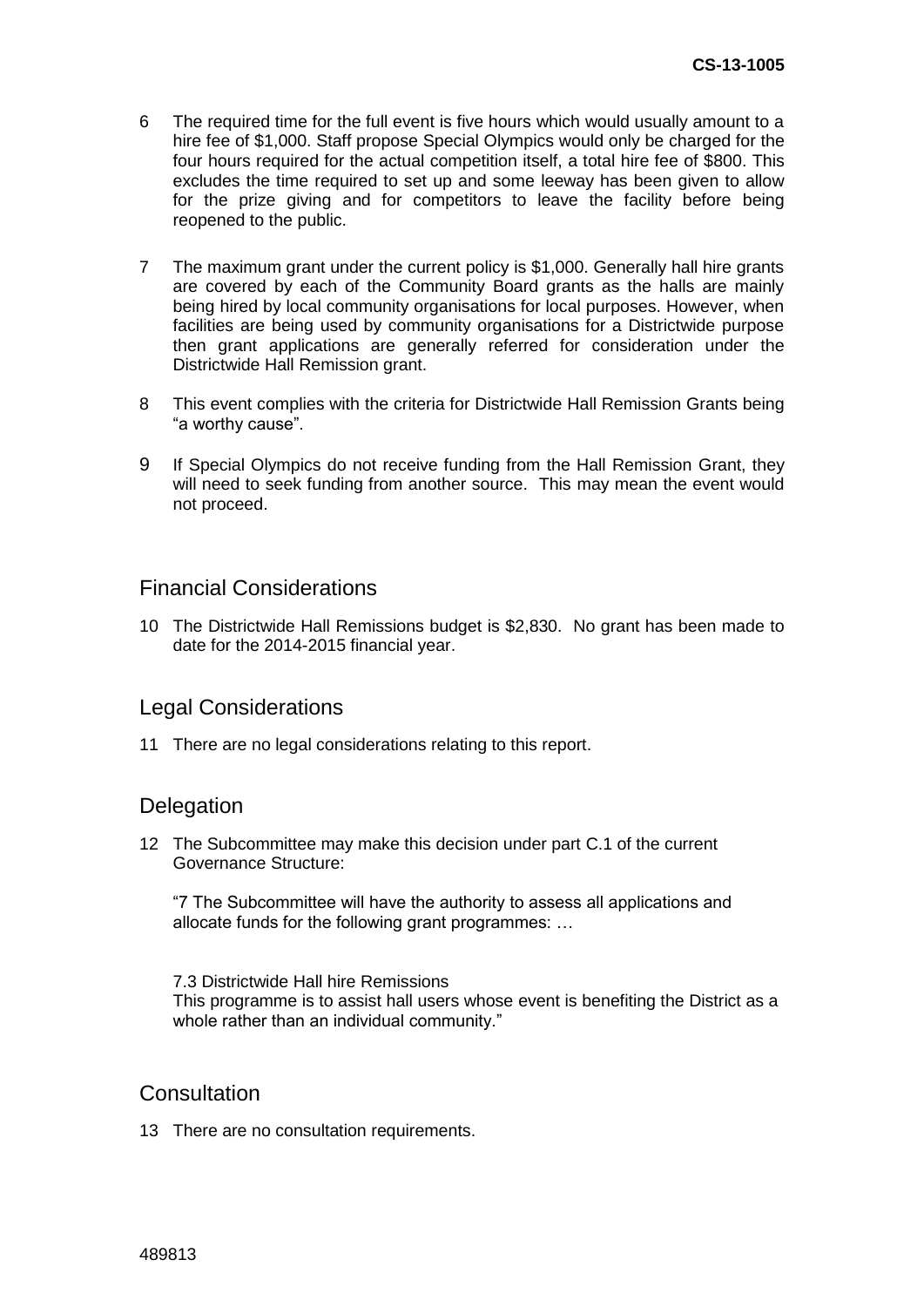### Policy Implications

14 There are no policy implications in relation to this grant.

### Publicity Considerations

15 If the remission is granted to Special Olympics New Zealand a media release will be prepared after the Council's decision.

# **RECOMMENDATIONS**

16 That the Subcommittee grants \$800 to Special Olympics New Zealand from the Districtwide Hall Remissions Fund to assist with the hire fee for the Coastlands Aquatic Centre for the annual aquatics event in October 2014.

**Report prepared by Approved for submission by: Approved for submission by:**

**Alison Law Aquatic Facilities Manager** **Tamsin Evans Group Manager Community Services** **Wayne Maxwell Group Manager Corporate Services** 

Appendix One: Districtwide Hall Hire Remissions Fund: Criteria and Process